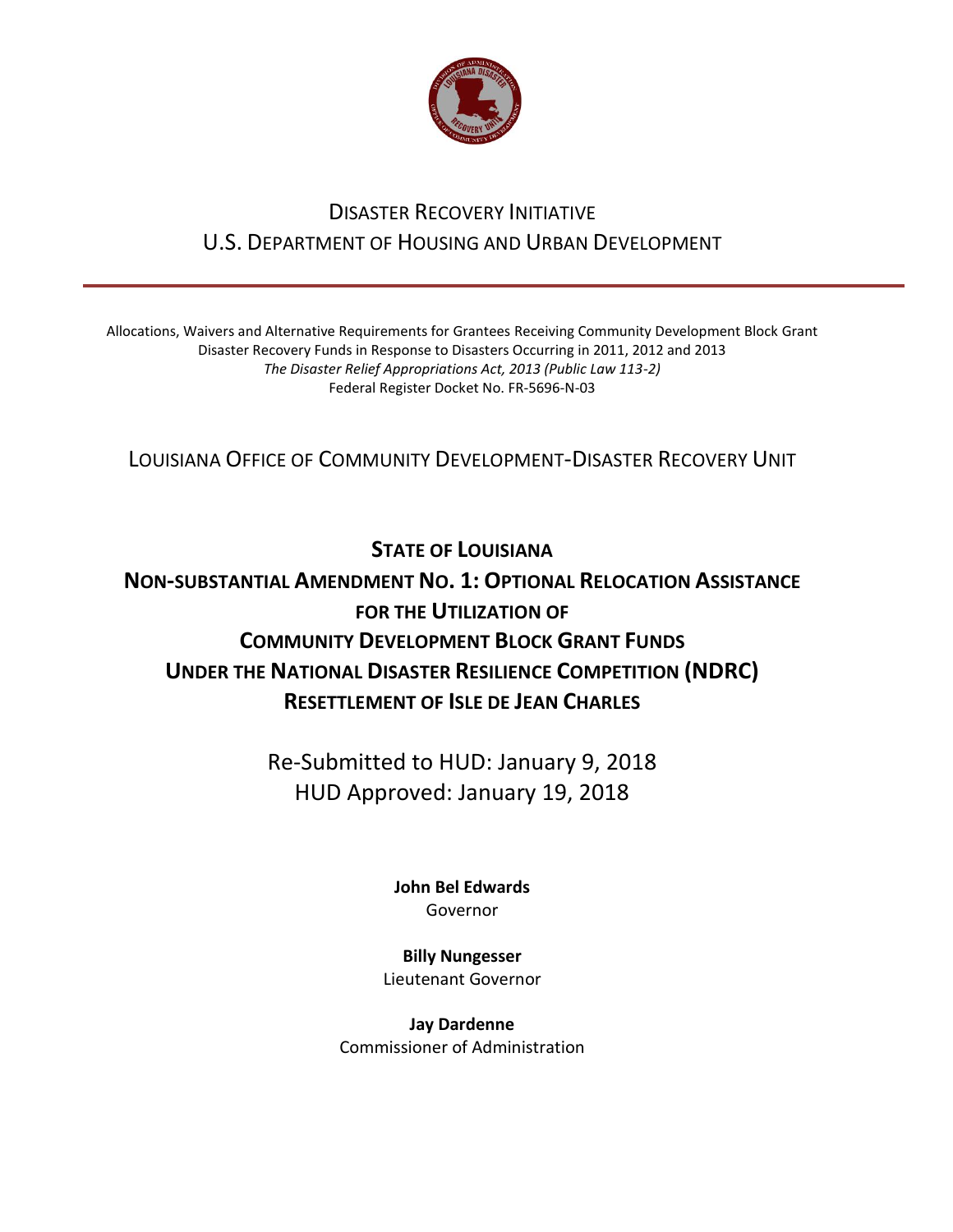## Non-Substantial Amendment

In accordance with Public Law 113-2, HUD announced an allocation of \$1 billion of the \$15.2 billion appropriated for certain declared disasters occurring during the years 2011, 2012 and 2013 for the National Disaster Resilience Competition (NDRC). The State of Louisiana was awarded \$92,629,249 of this total for the Resettlement of Isle de Jean Charles (\$48,379,249) and the LA SAFE Fund (\$39,750,000).

The State of Louisiana requests approval, through this non-substantial amendment, to incorporate temporary optional relocation assistance into its approved HCDA 105(a)(11) relocation eligible activity for the Resettlement of Isle de Jean Charles in the amount of \$350,000. The immediate threats posed by ongoing environmental degradation and extreme flood risk necessitate an immediate need to relocate residents of Isle de Jean Charles while planning and development work is underway on permanent resettlement options. The Optional Relocation Assistance Program will include tenant-based rental assistance, security and utility deposits and moving expenses.

The program's eligible beneficiaries are as follows:

- Current permanent, primary Island resident households who commit in writing to relocate from the Island into permanent housing that is "safe, sanitary, secure, functional, and in good repair" through participation in the IDJC Resettlement Program; or
- Former permanent, primary Island resident households that satisfy the following requirements:
	- o Household was displaced on or after August 28, 2012 (date of Qualifying Disaster);
	- o Household is determined to be homeless or at risk of homelessness;
	- Household commits in writing to relocate into permanent housing that is "safe, sanitary, secure, functional, and in good repair through participation the IDJC Resettlement Program

Eligibility will be determined as follows:

Current IDJC Residents –

- Site visit to IDJC household residence;
- Proof of current IDJC residency based on a Louisiana motor vehicle or other official personal identification that evidences the purported Island Road residency address for the household;
- Secondary proof of IDJC residency based on a utility or other household related bill that includes the purported Island road residency address for the household.

Former IDJC Residents –

- Site visit to current residence and interview with household to determine evidence of homelessness or risk of homelessness;
- Proof of prior IDJC residency after August 28, 2012 based on official mortgage, tax, or other documentation.

Households are eligible for 42 months of assistance based on the current year's fiscal income limits. Rents will be set according to HUD approved fair market rents as established for the parish in which the participant is being assisted. Program documents for the Optional Relocation Assistance Program are available to both